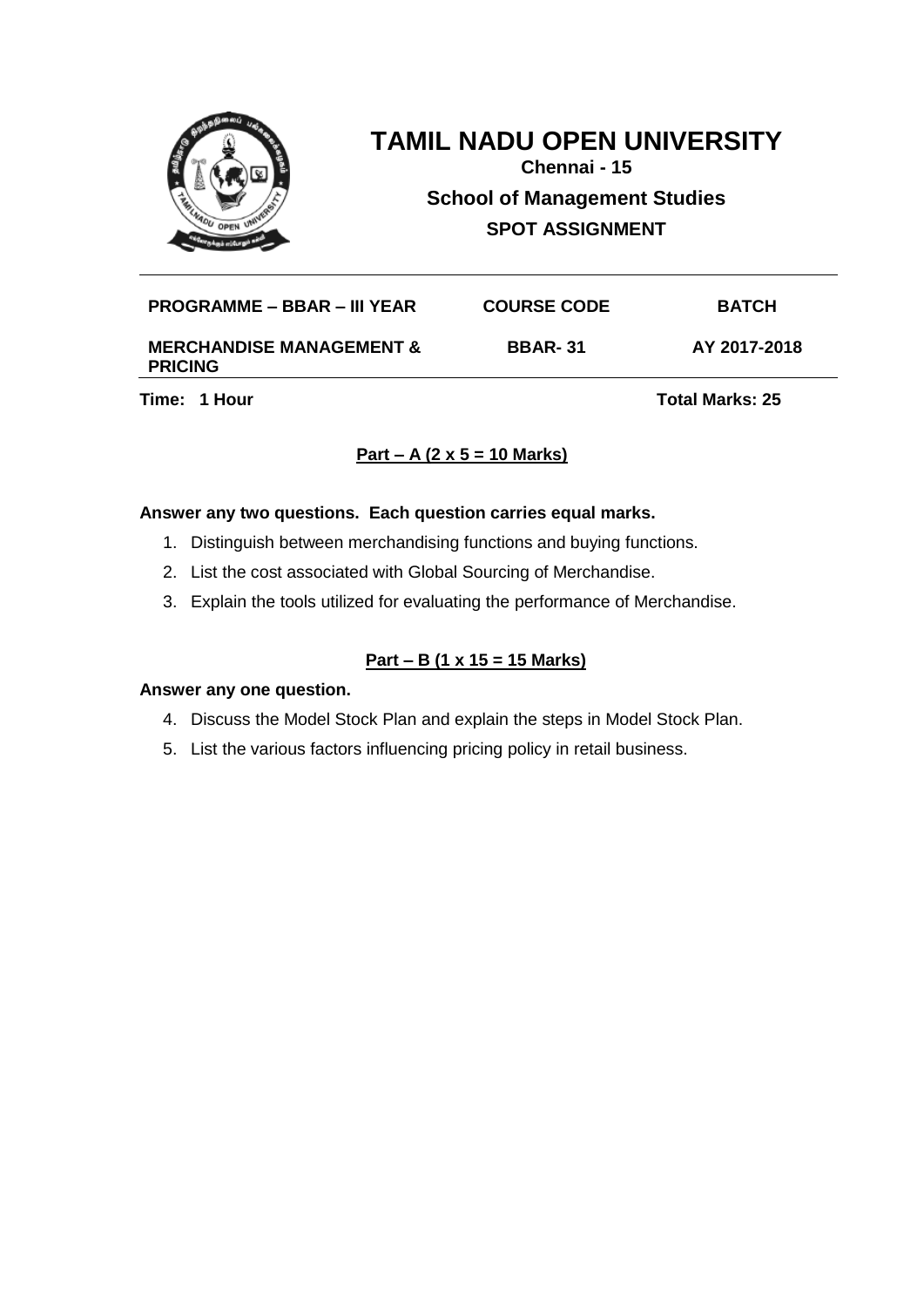

**Chennai - 15 School of Management Studies SPOT ASSIGNMENT**

| <b>PROGRAMME – BBAR – III YEAR</b> | <b>COURSE CODE</b> | <b>BATCH</b> |
|------------------------------------|--------------------|--------------|
| <b>RETAIL STORE OPERATIONS</b>     | <b>BBAR-32</b>     | AY 2017-2018 |

**Time: 1 Hour Total Marks: 25** 

# **Part – A (2 x 5 = 10 Marks)**

# **Answer any two questions. Each question carries equal marks.**

- 1. What are the roles of Store Manager?
- 2. Distinguish quantity checking and quality checking.
- 3. Write a short note on check out systems.

## **Part – B (1 x 15 = 15 Marks)**

- 4. Define Visual Merchandising. Explain the objectives and essential of successful Visual Merchandising.
- 5. Explain the process of Stores Back Office Cash Procedure and Store Front End Cash Procedure.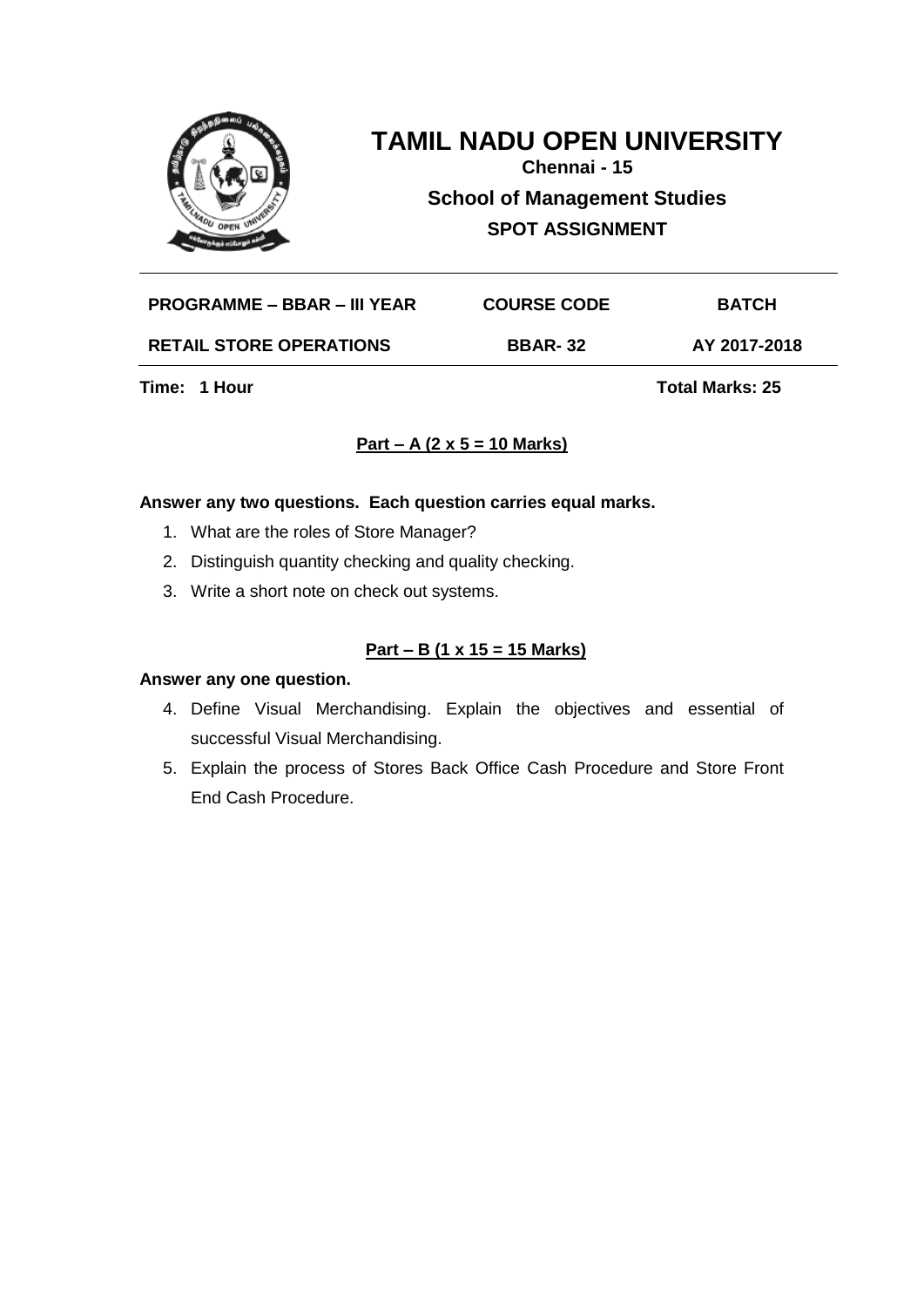

# **TAMIL NADU OPEN UNIVERSITY Chennai - 15**

**School of Management Studies SPOT ASSIGNMENT**

**PROGRAMME – BBAR – III YEAR COURSE CODE BATCH**

**CONSUMER BUYING BEHAVIOUR BBAR- 33 AY 2017-2018**

**Time: 1 Hour Total Marks: 25** 

# **Part – A (2 x 5 = 10 Marks)**

## **Answer any two questions. Each question carries equal marks.**

- 1. State the importance of studying consumer behavior in retailing.
- 2. What are different types of Perceived Risk?
- 3. Write short notes on
	- (i) Segmenting (ii) Targeting (iii) Positioning

# **Part – B (1 x 15 = 15 Marks)**

- 4. Critically analyse different components of purchase decision process and state its utility in retail sector.
- 5. Analyse the Influence of Group and Reference Group in purchase decision.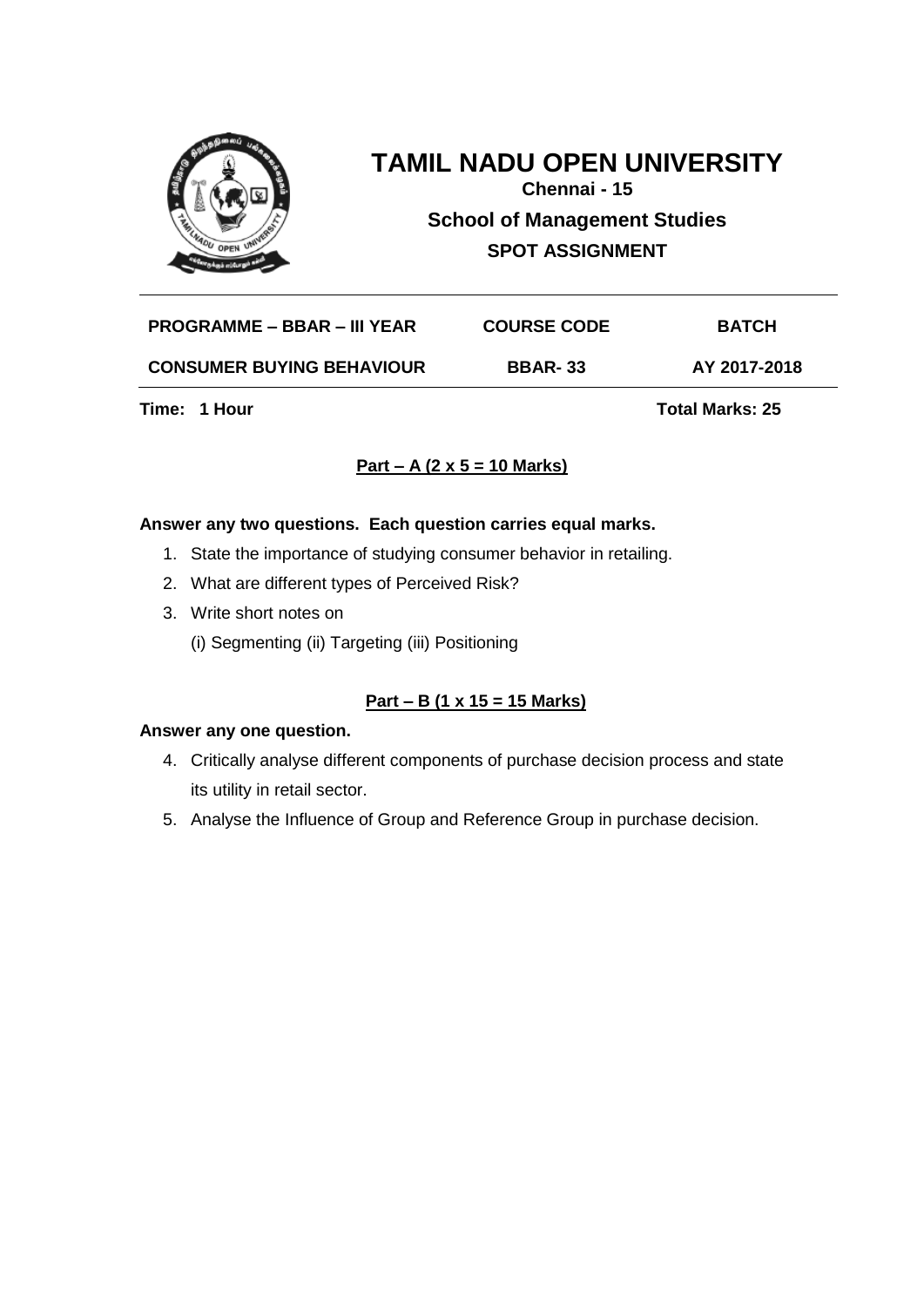

**Chennai - 15 School of Management Studies SPOT ASSIGNMENT**

## **PROGRAMME – BBAR – III YEAR COURSE CODE BATCH**

#### **CUSTOMER SERVICE & PERSONAL SELLING IN RETAILING**

**Time: 1 Hour Total Marks: 25** 

**BBAR- 34 AY 2017-2018**

# **Part – A (2 x 5 = 10 Marks)**

## **Answer any two questions. Each question carries equal marks.**

- 1. Explain the characteristics of a Customer Loyalty Program.
- 2. What are the types of Gaps in Service?
- 3. How personal factors affect consumer purchase decision?

# **Part – B (1 x 15 = 15 Marks)**

- 4. Explain the role of Customer Relationship Management in Retailing.
- 5. Critically examine the role of sales person in the retail outlet.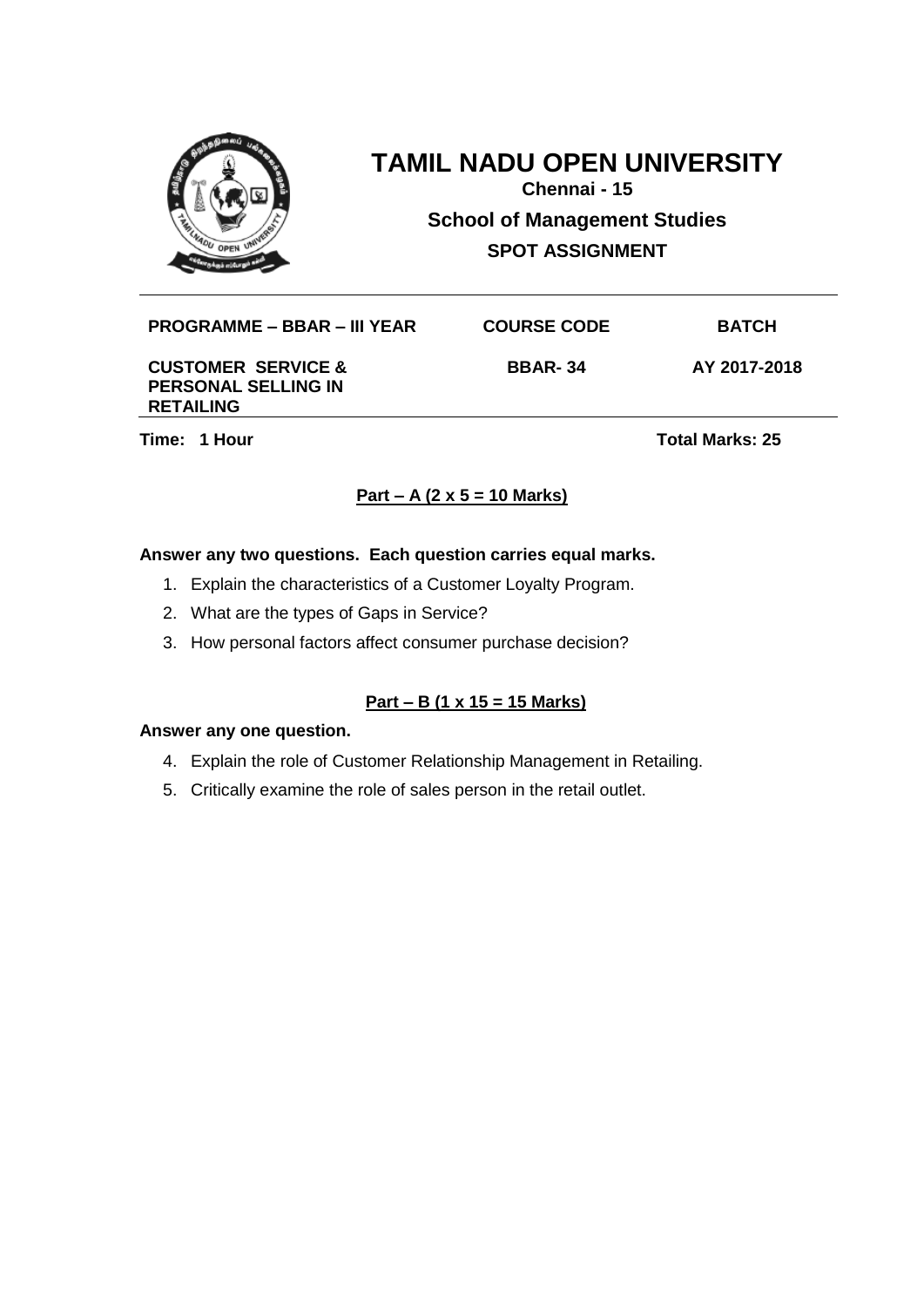

**Chennai - 15 School of Management Studies SPOT ASSIGNMENT**

#### **PROGRAMME – BBAR – III YEAR COURSE CODE BATCH**

#### **LOGISTICS & SUPPLY CHAIN MANAGEMENT**

**BBAR- 35 AY 2017-2018**

**Time: 1 Hour Total Marks: 25** 

# **Part – A (2 x 5 = 10 Marks)**

### **Answer any two questions. Each question carries equal marks.**

- 1. What are the objectives of Retail Supply Chain?
- 2. Why Retail Logistics?
- 3. What is meant by Fourth Party Logistics Provider? State the salient features of 4PL.

# **Part – B (1 x 15 = 15 Marks)**

- 4. Explain the various items in the check list for a retailers to with its reverse logistics.
- 5. Explain the role of e-business in a supply chain.